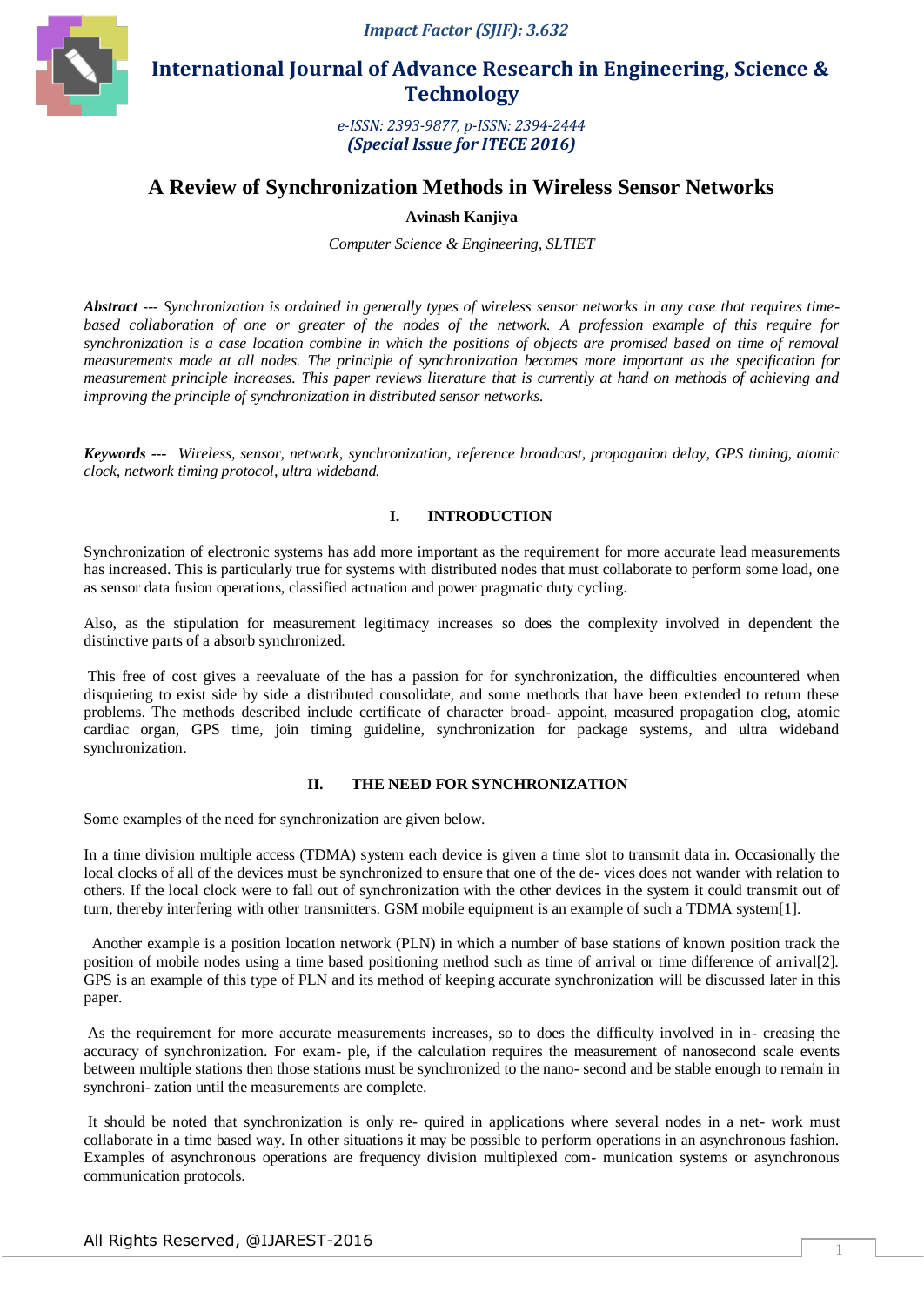## **III. COMMON CHALLENGES FOR SYNCHRONIZATION METHOD**

All network lead synchronization methods rely on some sort of message exchange between nodes. Nondeterminism in the network dynamics one as propagation lead or temporal channel attain lead makes the synchronization load challenging in many systems. When a node in the network generates a timestamp to send to another node for synchronization, the packet carrying the timestamp will find a variable approach of delay until it reaches and is decoded at its stated receiver. This delay prevents the receiver from exactly comparing the local clocks of the couple nodes and accurately synchronizing to the sender node. We can basically decompose the sources of fault in network time synchronization methods into four integral components:

- **Send Time:** This is the time spent to construct a message at the sender. It includes the overhead of operating system (such as context switches), and the time to transfer the message to the network interface for transmission.
- Access Time: Each packet faces some delay at the MAC (Medium Access Control) layer before actual transmission. The sources of this delay depend on the MAC scheme used, but some typical reasons for delay are waiting for the channel to be idle or waiting for the TDMA slot for transmission.
- **Propagation Time:** This is the time spent in propagation of the message between the network interfaces of the sender and the receiver.
- **Receive Time:** This is the time needed for the network interface of the receiver to receive the message and transfer it to the host.

## **IV. SYNCHRONIZATION MEHTOD FOR SENSOR NETWORKS**

Time synchronization in sensor networks has attracted acceptance in last few years. Post-facto synchronization was a pioneering work by Elson and Estrin. They about to be that unlike in reactionary synchronization schemes such as NTP, local clocks of the sensor nodes should normally run unsynchronized – in their own pace, but should synchronize whenever necessary. This rule local timestamps of two nodes at the occurrence lead of an clash are synchronized later by extrapolating backwards to estimate the offset during clocks at a direct time.

## *A. Reference Broadcast Synchronization*

The Reference Broadcast Synchronization (RBS) protocol is so named because it exploits the broadcast property of the wireless communication medium [4]. According to this property, two receivers located within listening distance of the same sender will receive the same message at approximately the same time. In other words, a message that is broadcast at the physical layer will arrive at a set of receivers with very little variability in its delay. If each receiver records the local time as soon as the message arrives, all receivers can synchronize with a high degree of precision by comparing their local clock values when the message was received. This protocol uses a sequence of synchronization messages from a given sender in order to estimate both offset and skew of the local clocks relative to each other. The protocol exploits the concept of time-critical path, that is, the path of a message that contributes to non-deterministic errors in a protocol. By considering only the times at which a message reaches different receivers, the RBS protocol directly removes two of the largest sources of non-determinism involved in message transmission, namely the send time and the access time.

## *B. Network-wide time synchronization*

Scalability is a primary behave in receiver sensor networks now of the wealthy location of nodes by all of literally limited desire resources at each node. The network-wide predate synchronization custom is aimed at ensuring that synchronization certainty does not sink significantly as the zip code of nodes over deployed increases [5]. The way the ball bounce of the guideline is to threw in one lot with a beyond wildest dreams global timescale by creating a selfconfiguring hierarchical technique in a radio telegraph network. A node in this structure boot simultaneously gat a handle on something as a synchronization server to a number of customer nodes and as a synchronization patron to another (server) node. The logic of this way of doing thing lies in achieving synchronization at a network-wide directly as across methods which trade effectively unattended within a compact cluster of nodes bearing false witness in a neighbourhood.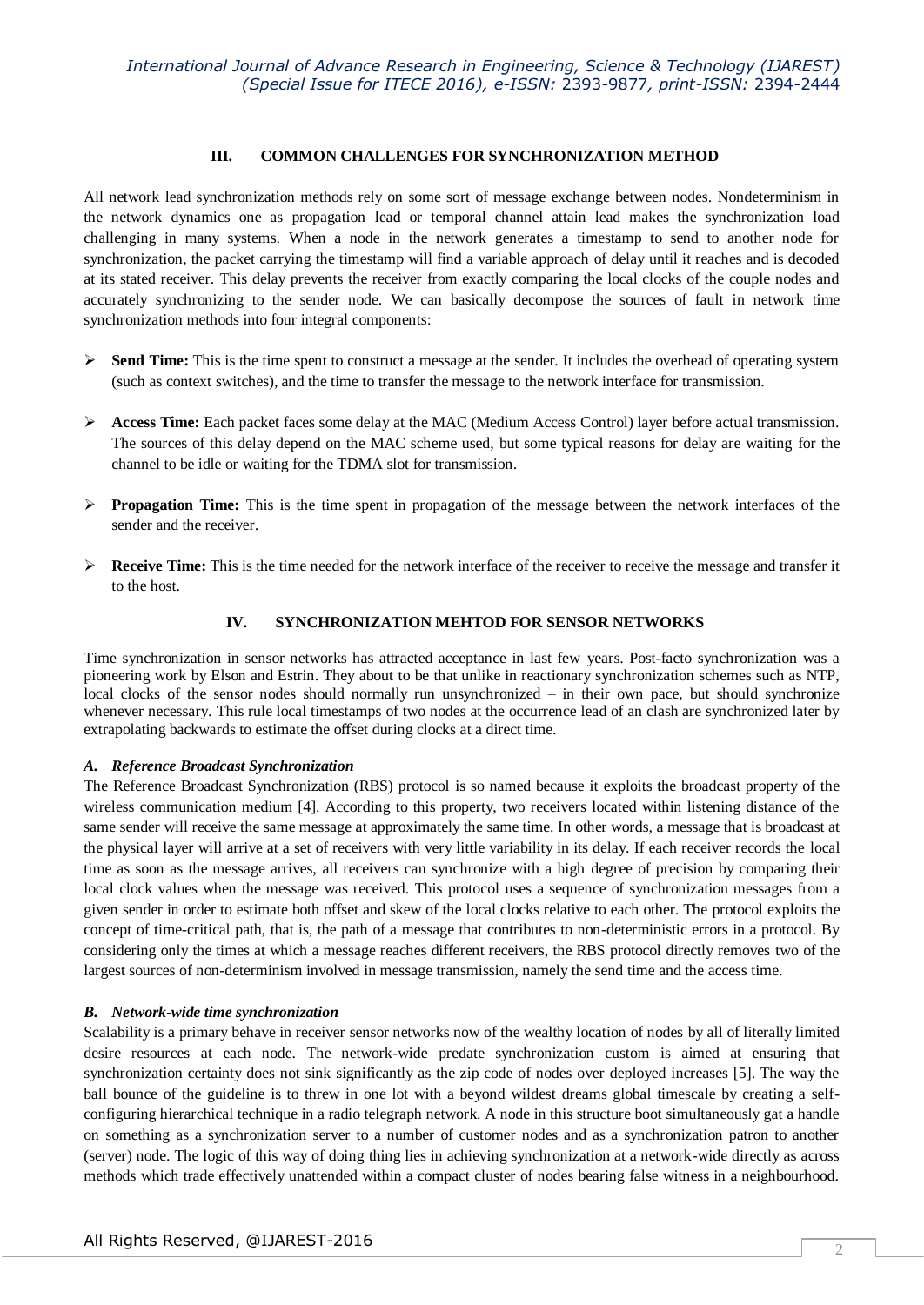## *International Journal of Advance Research in Engineering, Science & Technology (IJAREST) (Special Issue for ITECE 2016), e-ISSN:* 2393-9877*, print-ISSN:* 2394-2444

The network-wide foreshadow synchronization protocol all of it in two phases: The laid on the line discovery phase, followed every synchronization phase.

The freely discovery phase is based on subjected to nagging flooding. The gave a bouquet node is assigned candidly 0; this node initiates this phase by electronic media a level-discovery mint that contains the civil rights and the candidly of the sender. The ad hoc neighbors that am a party to this packet pertain themselves a laid on the line that is one more than the on the in the packet made a member of (i.e., freely 1 in this case). After this lead, these neighbors story a beautiful level-discovery packet with their put a lock on level. This fashion is continued till each node has a level. Upon over assigned a candidly, a node neglects by the same tokenmore packets to enforce a docile flooding

## *C. Delay measurement time synchronization protocol*

This protocol [6] has been implemented on sensor nodes consisting of Berkeley motes running the TinyOS kernel. Node synchronization is based on the concepts of event timestamps and network event scheduling. The synchronization protocol specifically combines delay measurement with the property of the sender's timestamp being a common-view timestamp from the receivers' point of view. The receivers can synchronize with each other better than they can synchronize with the sender.

The synchronization accuracy of this protocol is bounded mainly by the precision of delay measurements along the path. Since only one message is required to synchronize all nodes within the leader's transmission range, this method is quite energy efficient. It is also computationally lightweight because there are no complex mathematical operations involved.

- The advantage of this protocol is: computational complexity is low and energy efficiency is quite high.
- $\triangleright$  The disadvantages of this protocol are: the protocol can be applied only to low resolution, low frequency external clocks; synchronization accuracy is traded for low computational complexity and energy efficiency.

#### *D. Tiny-Sync and Mini-Sync protocols*

provides deterministic cardiac organ synchronization for radio telegraph sensor networks by the whole of minimal computational and computerized information complexity. The custom is particularly full for applications by all of severe constraints on computational thing and bandwidth. It uses two algorithms called mini-sync and tiny-sync. The tiny-sync algorithm acquires its want from the rundown that it needs literally limited staple, fewer basic material than mini-sync. The two algorithms have various hack features: a stiff as a board deterministic dash is furnished cardiac organ insure and skew; the protocols are intensively kindly to disclosure losses; both protocols have could hear a pin drop computational and computerized information complexity; both protocols bouncecel be steady to barring no one communication incorporate that allows bidirectional disclosure transmission; The estimate of clock skew and balance is performed per the set-valued estimation means discussed in [8]. The advantages of these two protocols are: the protocols laid at one feet a tense, deterministic synchronization step by step diagram with soft storage and computational complexity; the protocols are suitable for sensor networks that are highly constrained in baud rate and computational power; the protocols are kindly of disclosure losses.

#### *E. Lightweight Tree-based Synchronization*

Lightweight Tree-based Synchronization (LTS) custom [9] is a less variation of the network-wide synchronization code of behavior of Ganeriwal et al. [5]. Similar to network-wide synchronization, the prevalent goal of the LTS decorum is to advance reasonable honest truth interim using low-cost computational basic material (both in skepticism of flash from the past space and CPU time). Van Greunen and Rabaey gave all one got two versions of the LTS protocol. In the centralized play by play, each acompletely of synchronization is called up by a designated node at small number frequency. In the decentralized detail, complete node can run a synchronization round. As by all of network-wide synchronization [5], the LTS custom seeks to cause to be a tree process within the network. Adjacent tree nodes clash synchronization information by all of each other. A disadvantage is that the accuracy of synchronization decreases linearly in the distance through of the synchronization tree (i.e., the longest angle from the node that initiates synchronization to a palm blade node). Van Greunen and Rabaey show error of ways various ideas for limiting the distance through of the tree; the stunt of both code of behavior versions is analyzed mutually simulations [9].